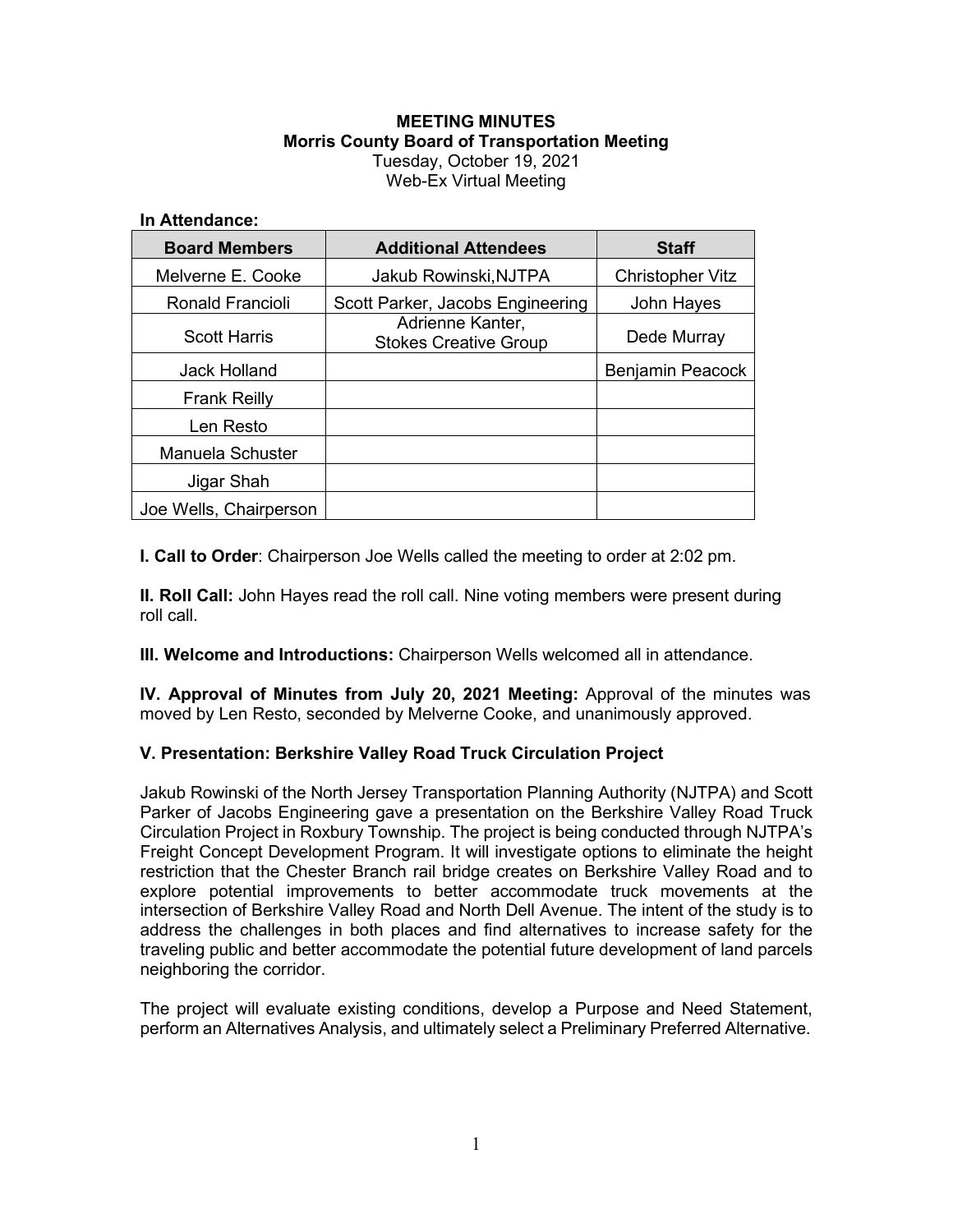Community participation and stakeholder coordination will be integral throughout all stages of the study. Throughout the process, local officials, community stakeholders, and the public will have an opportunity to provide comments and ask questions for consideration. The project is expected to be completed in the winter of 2022. The study overview and documents can be reviewed on the project's website, [https://www.berkshirevalleyroadstudy.com.](https://www.berkshirevalleyroadstudy.com/)

Mr. Resto asked if the Chester Branch was at one time part of the Delaware, Lackawanna & Western (DL&W) Railroad. Frank Reilly stated that this line was constructed by DL&W Railroad in the 1920's. Several years ago, Mr. Reilly led a group to preserve many of the records of the DL&W. The group was able to retrieve large quantities of records out of Hoboken. The records were donated a few years ago to Steam Town in Scranton, PA for cataloging. Mr. Resto mentioned that Patrick McKnight is a good contact from Steam Town. Mr. Parker requested that contact information on Mr. McKnight be sent to him, which was obliged by Mr. Resto. Mr. Resto inquired over car length, frequency, and speed of the that trains travel through the project area. Mr. Parker responded that the trains typically carry a maximum of 10 cars. Scott Parker responded that the frequency varies depending on the season and demand from customers; but typically, a couple times a week. Mr. Parker also stated that the trains currently have a 10 mph slow order, but Scott Harris reported that the Railroad is looking into modifying that order so that the trains operate at 25 mph in that area. Chairperson Wells inquired if there are weight constraints on the bridge. Mr. Harris responded that the bridge is 286k lbs rail car compatible and added that all Morris County rail bridges are graded for 286k lbs rail cars.

# **VI Reports:**

**A. Road & Bridge Projects:** Christopher Vitz, County Engineer, reported on several County road and bridge projects.

# **Bridges**

- The replacement of the West Central Avenue Bridge in Wharton was completed and the bridge was opened to traffic.
- The repairs to the Chester Branch Railroad Bridge that cross over Berkshire Valley Road is complete and the road will be reopened to two lanes of traffic by the end of the day.
- A meeting will be held with local business owners regarding the Landing Road Bridge reconstruction project in Roxbury to provide them with information and progress updates about the project. Morris County has acquired five out of the eight properties needed to accommodate the reconstructed bridge. The final design for this project is currently underway.

## **Roads**

- The paving of Boonton Avenue in Kinnelon has been completed and the paving of Boonton Avenue in Montville is forthcoming. Other paving projects that are expected to be completed this year include Espanong Road and Edison Road in Jefferson Township.
- Design of the projects in the 2022 Paving Program is underway.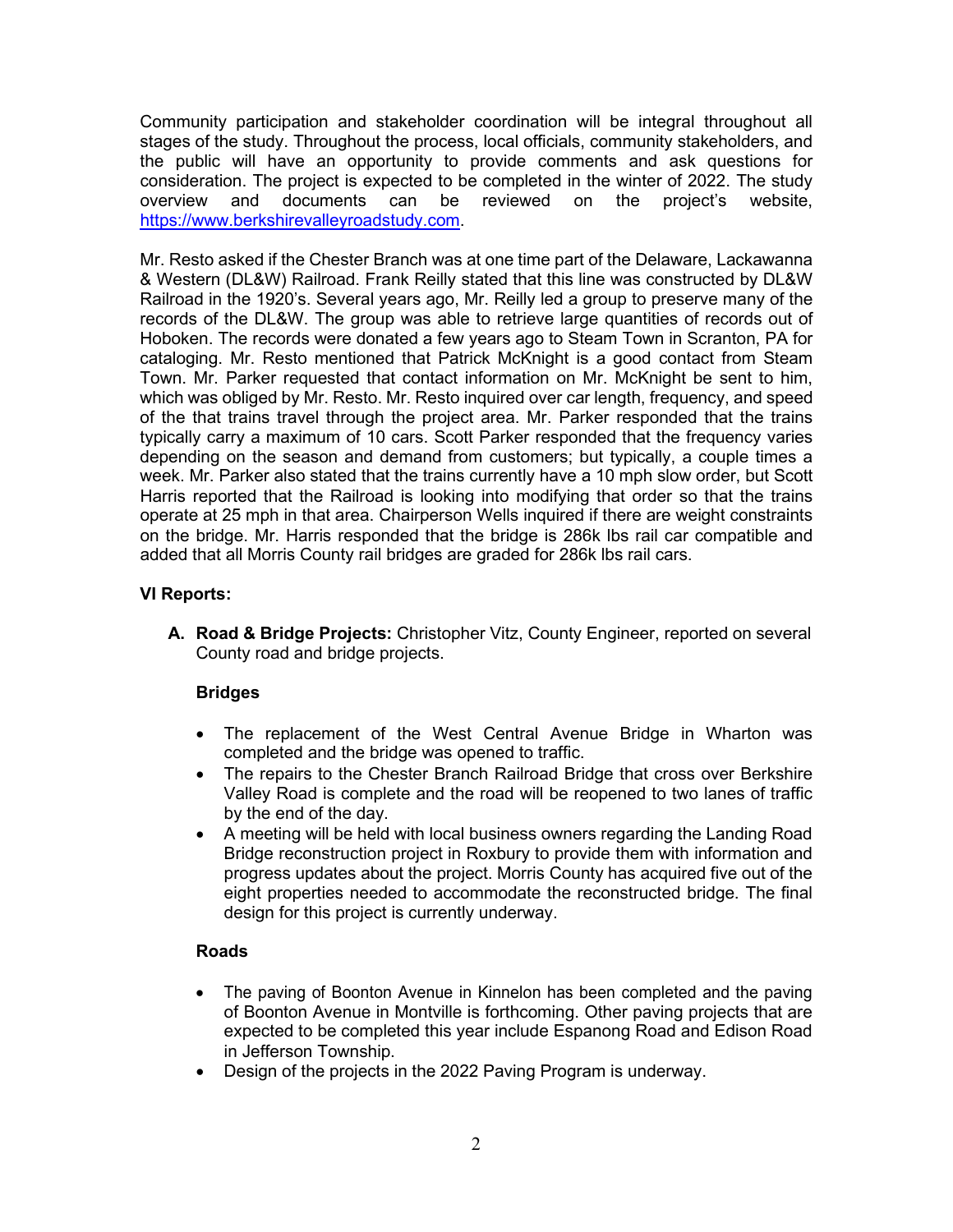**B. NYS&W Updates:** Dede Murray provided a status update of the NYS&W Bicycle and Pedestrian Path Project. An upcoming rebid for construction will be advertised sometime this quarter. The targeted commencement period for construction is early next year. A contract has been awarded to Merje to design wayfinding and interpretive signage for the path. The kick-off meeting for the Wayfinding and Signage Design project will occur in late October or early November.

Chairperson Wells inquired about what changes were made to the plans and specifications since the initial bid. Ms. Murray reported that bid documents were updated to incorporate the information and clarifications that the bidders requested during the original bidding period. This information was included to streamline the advertising and proposal review process.

- **C. Freight Activities:** Benjamin Peacock provided updates on several County railroad projects.
	- The repair of the Chester Branch Railroad Bridge that crosses over Berkshire Valley Road Railroad Bridge in Roxbury was completed, and the road will be fully reopened.
	- The County awarded a contract to Van Cleef Engineering for a new round of bridge inspections as part of the County's Railroad Bridge Management Program. The kickoff meeting for the bridge inspection project is forthcoming.
	- Morris County received bid documents and plans from JMT for the Main Street Drainage Project along the High Bridge Branch in Mount Olive. The project will be put out to bid upon approval from Morris County Commissioners.

## **Rail Freight Assistance Program**

- The survey of the County railroad right-of-way in the project area was completed for the Dover & Rockaway Railroad Runaround Track Design project. The runaround track will be built in Rockaway Township. Morris County met with the design consultant several times in the past quarter to discuss track design opportunities and constraints. A future meeting is planned to discuss design alternatives.
- A Request for Proposals is being prepared for the Dover & Rockaway Railroad Realignment Design project.

#### **State Crossing Reconstruction Program**

- The design contract has been awarded to JMT for the Berkshire Valley Road Crossing Improvements. The crossing along the Chester Branch Railroad in Roxbury will be upgraded. The kickoff meeting will be held after the contract is fully executed.
- **D. NJ 24 and Columbia Turnpike Interchange:** Mr. Vitz reported on the status of the concept development study for the NJ 24 and Columbia Turnpike Interchange that NJDOT managed and funded. NJDOT is working on finalizing the report and completing the answers to public comments. This quarter, NJDOT turned over the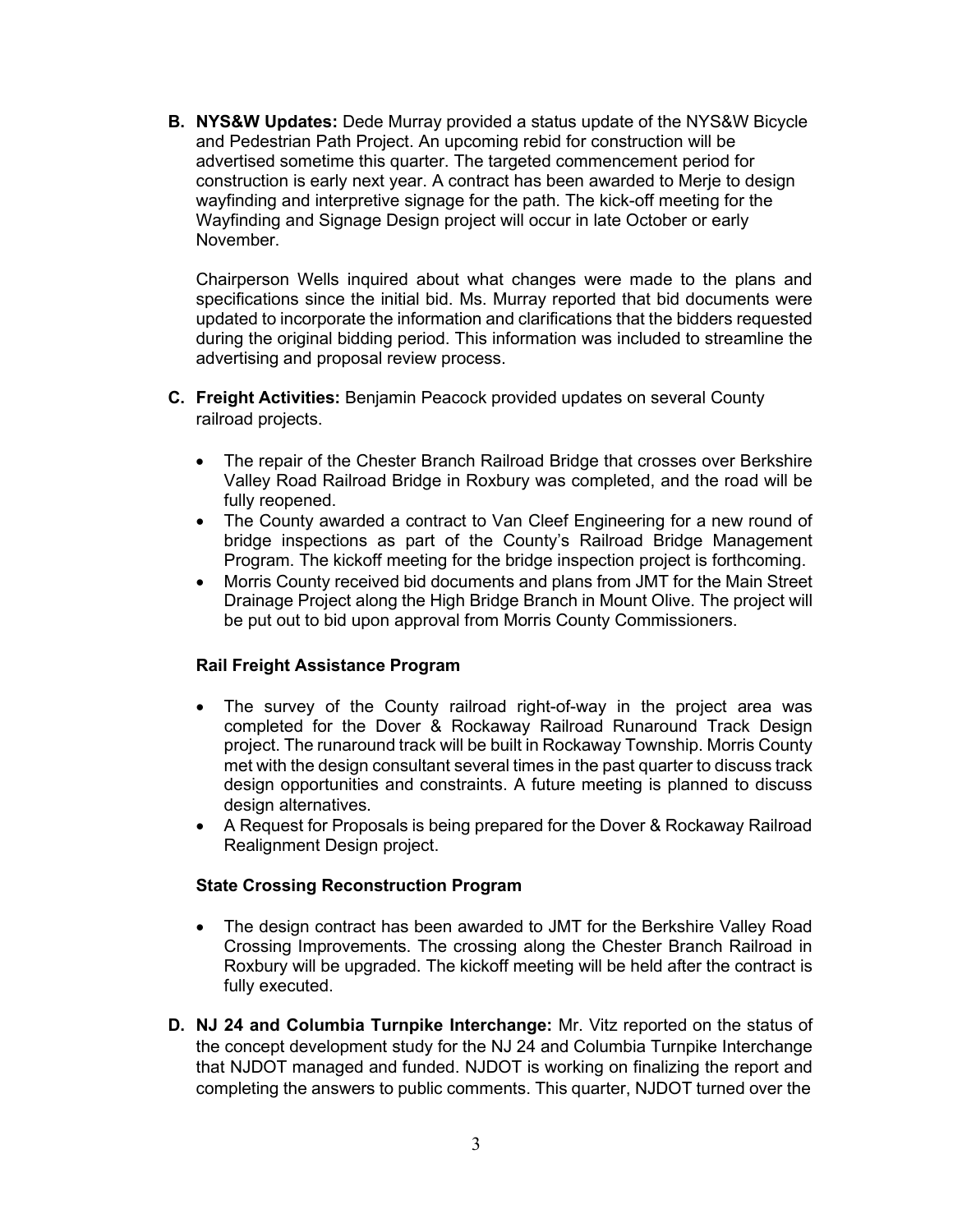project to Morris County for managing the next phases. Mr. Resto inquired if NJDOT would continue funding the project. Mr. Vitz answered that no funding has been committed. The County Commissioners and Administration will meet on October 27 to discuss the transfer of the project and what the next steps will be. The County will consider holding an additional meeting with the municipalities to provide a project update and discuss the preferred alternative. The County will try to move forward with the preferred alternative if supported by all the municipalities in the impacted area. A funding source for design and construction has not been determined.

### **VIII. Old Business:**

None.

### **IX. New Business:**

Mr. Resto, who serves as Council Liaison to the Chatham Borough Senior Citizens Advisory Committee, inquired if consideration can be given to increasing the frequency of bus service along the 873 Route that comes through Chatham to a fifteen-minute headway. Mr. Hayes responded that NJ Transit has indicated that their budget is limited in increasing bus service in our region. There is a current redesign of bus routes in Newark, which would impact some Morris County routes. To increase headways, NJ Transit would need a demonstration of demand.

Ron Francioli discussed the new construction occurring at the old Mennen site and on Route 202 and West Hanover Avenue. A combination of condominiums and retail in the area are being constructed. Hanover Township Mayor Ferramosca has concerns regarding bottle necks at the intersection of Route 202 and Hanover Avenue. Mr. Francioli mentioned that Mayor Karr of Morris Plains has concerns about widening the road on the Morris Plains side of the intersection, as it will impact private properties, parking, and traffic activity. Chairperson Wells asked if any traffic studies have been conducted in that area. Mr. Vitz mentioned that an impact fee was charged for additional traffic caused by the Mennen redevelopment. It was about \$10k-\$15k fee to offset the new growth. The impacts were determined based off traffic volumes from the period that Mennen had been in business. Alternatives to the current road design and lane numbers have been in discussion for roughly twenty years, but a solution has not been agreed upon between the two municipalities. The County is continuing to charge impact fees on new development so the County can conduct a traffic study of the intersection. A traffic study would help determine what solutions would need to be implemented.

Chairperson Wells mentioned that there is a Complete Streets webinar in November for any interested parties. Chairperson Wells inquired if Mr. Vitz is involved in any of the Complete Streets programs. Mr. Vitz stated that he attended an NJDOT Complete Streets event recently, and he is currently involved with state-led research on bicycle accommodations.

## **X. Public Comments:** None.

**XI. The Next Regular Meeting:** Virtual Meeting on Tuesday, January 18, 2022 at 2:00 pm.